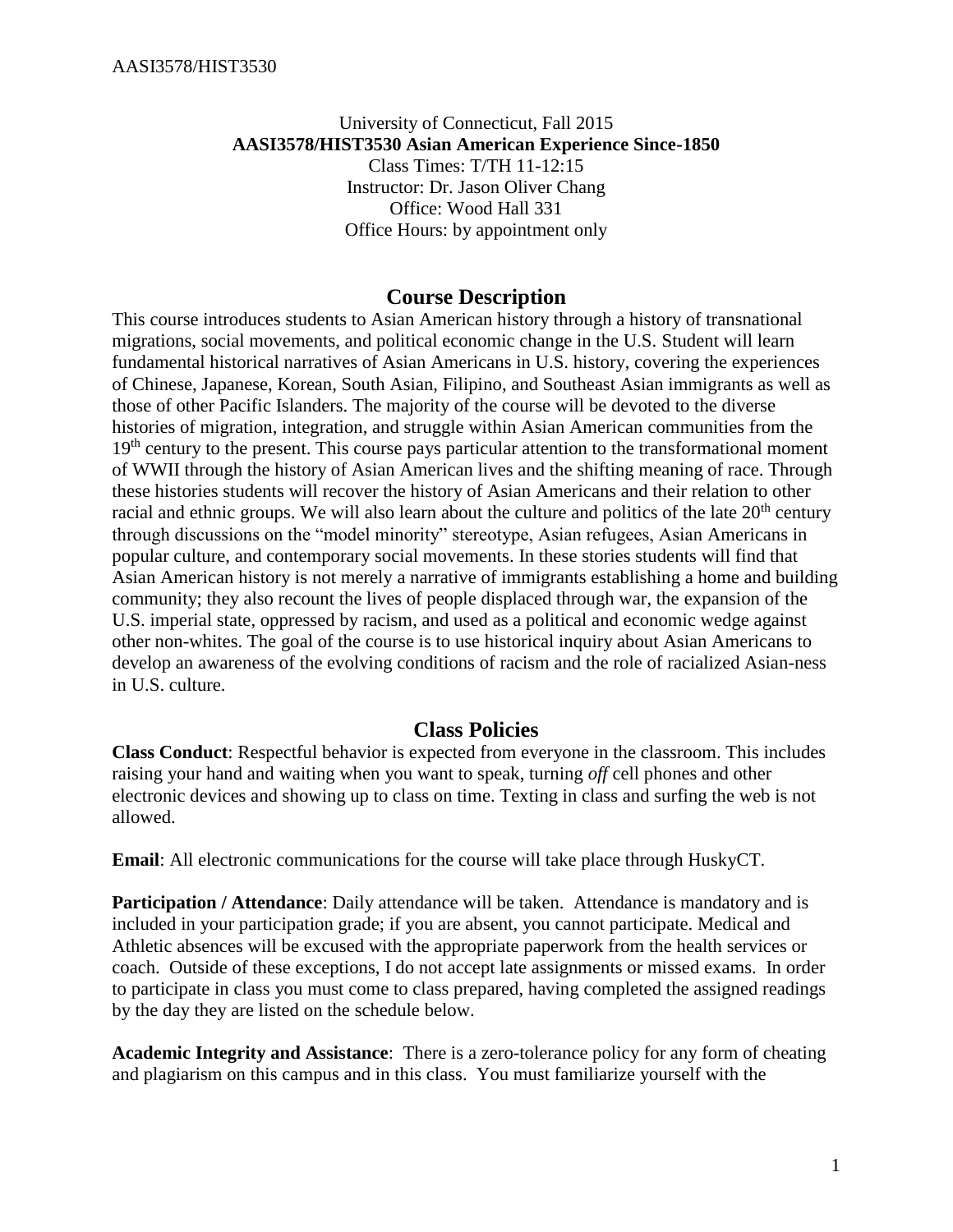definitions and consequences of plagiarism at UConn by working through the Plagarism Module linked below.

[http://irc.uconn.edu/PlagiarismModule/intro\\_m.htm](http://irc.uconn.edu/PlagiarismModule/intro_m.htm)

There are many resources on campus to help you avoid plagiarism and strive for academic excellence. Please consult with the Writing Center should you need additional help with writing assignments in this course.

<http://www.writingcenter.uconn.edu/index.php>

**Students with Disabilities**: I will do all in my power to make the appropriate accommodations for students enrolled in the course. This requires clear communication so I urge you to consult with The Center for Students with Disabilities to acquire the necessary paperwork. Please see the following website for more information.<http://www.csd.uconn.edu/>

# **Grading**

- 1. [20%] Mid-Term Exam
- 2. [20%] Critical Thinking Essay (Units 1,2 & 3)
- 3. [30%] Final Exam
- 4. [15%] Attendance/Preparation: Complete weekly readings and be prepared to discuss the material in class. (Readings are listed on the day they will be discussed)
- 5. [15%] Participation

All assignments and exams will be graded according to structured rubrics. The rubric method of grading is designed to create consistency between individuals and to communicate clear learning objectives.

Critical Thinking Essays are assignments designed to give you the opportunity to tie together the readings, lectures, films, and discussion. Let me underscore that the essays are going to focus on analysis and evaluation of the historical material. Because this is an introductory course you will not need to do any outside research. You will use a generic format for in text citations to reference course material, for example (Author, Date, Page #). Your focus should be on constructing a well-written essay.

Essays must follow the following criteria to be accepted:

- 1. 1 Inch Margins
- 2. 12pt Font
- 3. Single Spaced
- 4. 2 Page Limit
- 5. Page Numbers
- 6. Name and Assignment Title in Header

# **Required Books**

All texts are available at the UConn Co-Op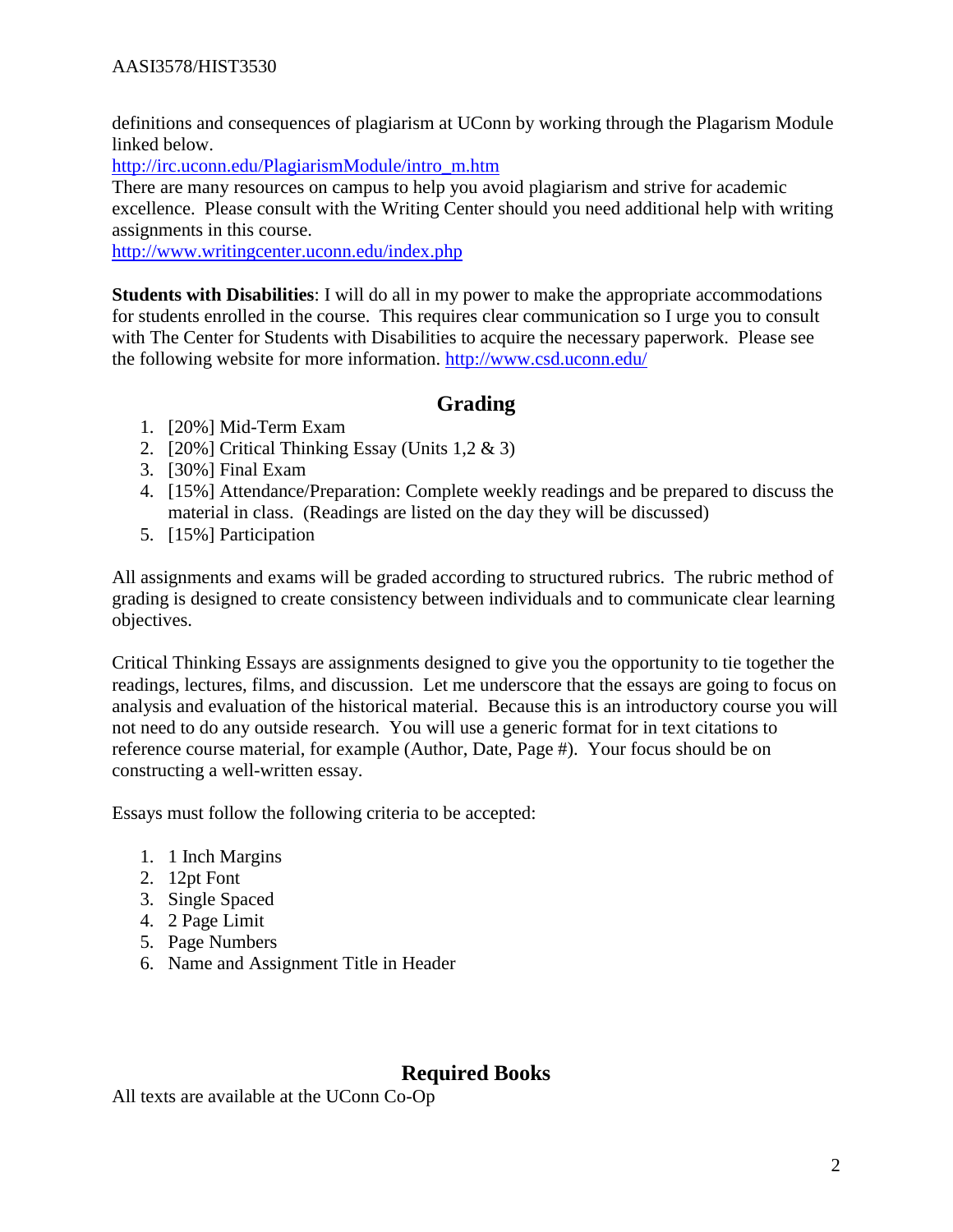#### AASI3578/HIST3530

- 1. Takaki, Ronald. 1998. *Strangers from a Different Shore: A History of Asian Americans*. Boston: Little, Brown and Company.
- 2. Wu, Ellen. *Color of Success: Asian Americans and the Origins of the Model Minority*. Princeton: Princeton University Press.
- 3. Espiritu, Yen Le. *Body Counts: The Vietnam War and Militarized Refuge(es)*. Berkeley: University of California Press.
- 4. "(Re)Collecting the Vietnam War." *Asian American Literary Review*. 6:2 2014.